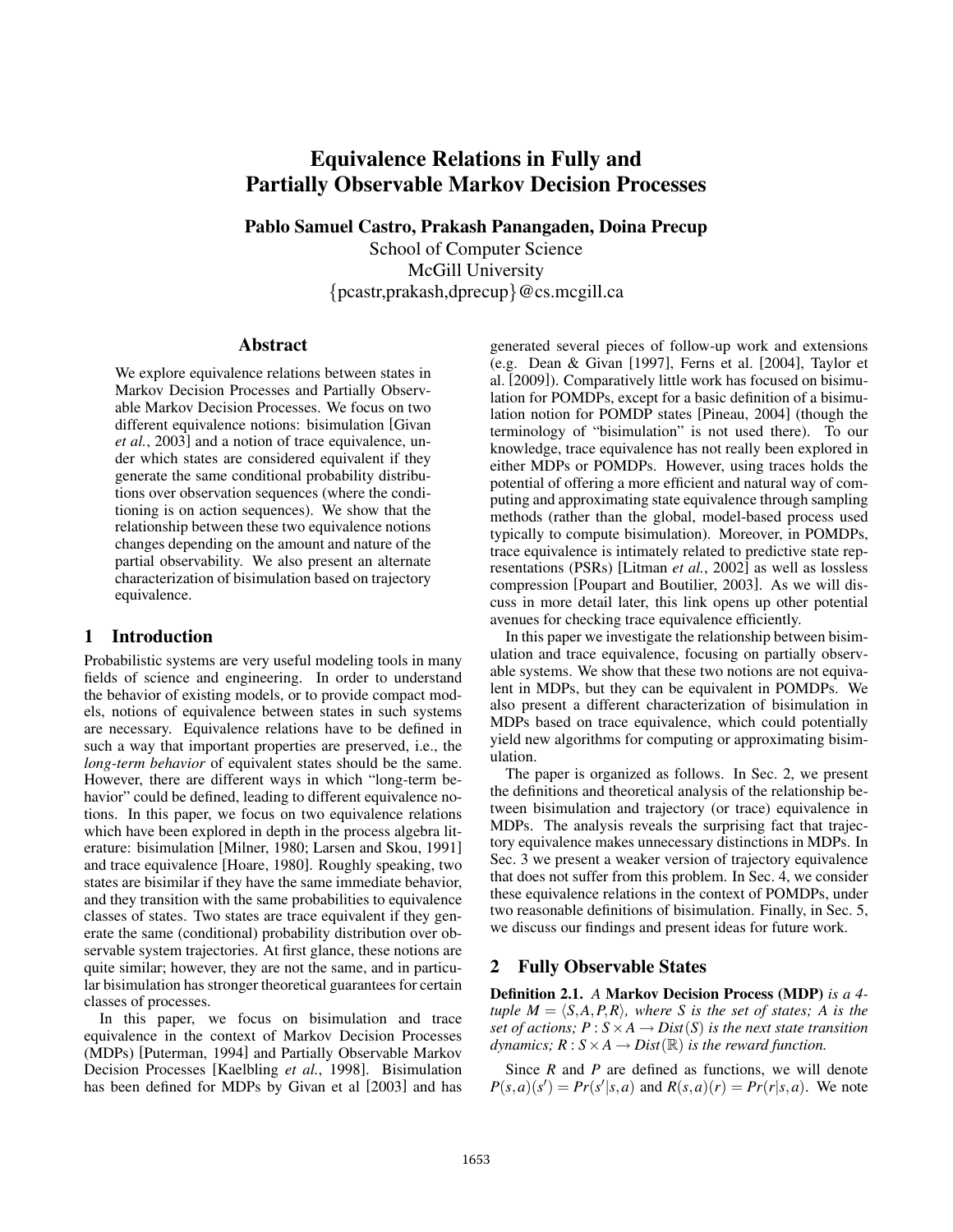that most often in the MDP literature, the reward function is defined as a deterministic function of the current state and action. The reward distribution is not explicitly considered because, for the purpose of computing value functions, only the expected value of the reward matters. However, in order to analyze state equivalences, we need to consider the entire distribution, because its higher-order moments (e.g. the variance) may be important. In what follows, we will assume for simplicity that the rewards only take values in a *finite* subset of  $\mathbb{R}$ , denoted  $\mathfrak{R}$ . This is done for simplicity of exposition, and all results can be extended beyond this case.

Bisimulation for MDPs is defined in [Givan *et al.*, 2003] for the case in which rewards are deterministic; here, we give the corresponding definition for reward distributions.

**Definition 2.2.** Given an MDP  $M = \langle S, A, P, R \rangle$ , an equiva*lence relation*  $E: S \times S \rightarrow \{0,1\}$  *is defined to be a bisimulation relation if whenever sEt the following properties hold:*

- *1.* ∀*a* ∈ *A*.∀*r* ∈  $\mathbb{R}$ *.R*(*s*,*a*)(*r*) = *R*(*t*,*a*)(*r*)
- 2.  $\forall a \in A.\forall c \in S/E.P(s,a)(c) = P(t,a)(c)$ , where  $P(s, a)(c) = \sum_{s' \in c} P(s, a)(s')$ ,

*where S*/*E denotes the partition of S into E-equivalence classes. Two states s and t are bisimilar, denoted s*  $\sim t$ , *if there exists a bisimulation relation E such that sEt.*

We will now define the notion of trajectory equivalence for MDP states, in a similar vein to the notion of trace equivalence for labelled transition systems [Hoare, 1980]. Intuitively, two states are trace equivalent if they produce the same trajectories. In MDPs, in order to define an analogous notion, we will need to give a similar, probabilistic definition *conditional* on action sequences (since actions can be independently determined by a controller or policy).

**Definition 2.3.** An action sequence *is a function*  $\theta : \mathbb{N}^+ \mapsto A$ *mapping a time step to an action. Let* Θ *be the set of all action sequences.* Let  $N : \Theta \mapsto \Theta$  *be a function which returns the tail of any sequence of actions:*  $\forall i \in \mathbb{N}^+ \ldotp \theta(i+1) = N(\theta)(i)$ .

Consider any *finite* reward-state trajectory  $\alpha \in (\mathbb{R} \times S)^*$ and let  $Pr(\alpha|s, \theta)$  be the probability of observing  $\alpha$  when starting in state  $s \in S$  and choosing the actions specified by  $\theta$ .

**Definition 2.4.** *Given an MDP, the states s,t*  $\in$  *S are* trajectory equivalent *if and only if* ∀θ ∈ Θ *and for any finite reward-state trajectory* α*,*

$$
Pr(\alpha|s,\theta) = Pr(\alpha|t,\theta).
$$

We note that conditioning on state-independent (openloop) sequences of actions may be considered non-standard for MDPs, where most behavior is generated by stateconditional policies (in which the choice of action depends on the state). We focus here on open-loop sequences because this is the closest match to trace equivalence. We conjecture that a very similar analysis can be performed for closed-loop policies, but we leave this for future work.

We are now ready to present our main results relating trajectory equivalence and bisimulation in MDPs.

Lemma 2.5. *If two states are trajectory equivalent, they have the same model for all actions.*



Figure 1: Example showing that bisimulation does not imply trajectory equivalence.

The proof is immediate by considering one-step trajectories. The following theorem is a direct consequence of Lemma 2.5.

Theorem 2.6. *If two states are trajectory equivalent, they are also bisimilar.*

Theorem 2.7. *If two states are bisimilar, they need not be trajectory equivalent.*

*Proof.* Consider the MDP depicted in Figure 1, with 4 states and only one action. In this, as well as in all subsequent examples, the annotations on the links represent the rewards received (in brackets) and the transition probabilities. In this MDP, *t* and  $t'$  are bisimilar, and thus, *s* and  $s'$  are also bisimilar. Note that there is only one possible infinite action sequence  $\theta$ , since there is only one action. Let  $\alpha = \langle (1,t) \rangle$ . Then  $Pr(\alpha|s, \theta) = 0.5 \neq 0 = Pr(\alpha|s', \theta)$ . Thus, *s* and *s'* are not trajectory equivalent. П

These results show that trajectory equivalence is a sufficient but not necessary condition for bisimulation. This result seems counterintuitive, as bisimulation is considered perhaps the strongest equivalence notion in the process algebra literature. Upon closer inspection, one can notice that this result is due to the full state observability in an MDP. More precisely, because the identity of the state is fully observable, and is included in the trajectory, very fine distinctions are made between trajectories. This is undesirable if one wants an equivalence notion that is useful, for example, in reducing the state space of an MDP. With the current definition of trajectory equivalence, even completely disjoint but otherwise identical subsets of the MDP would be considered distinct, as long as their states are numbered differently. Hence, we will now consider a weaker version of trajectory equivalence, which is closer in spirit to bisimulation, and has more desirable properties.

# 3 A Different Notion of Trajectory Equivalence

In order to define a more appropriate notion of trajectory equivalence, we need to allow the exact state identity to not appear in the trajectory. In bisimulation, the equivalence relation *E* is used to partition the state space. Afterwards, the identity of a state is essentially replaced by the partition to which it belongs (as follows from the second condition in Def. 2.2). To exploit this idea, we will consider now a notion of trajectory equivalence when the state space is partitioned,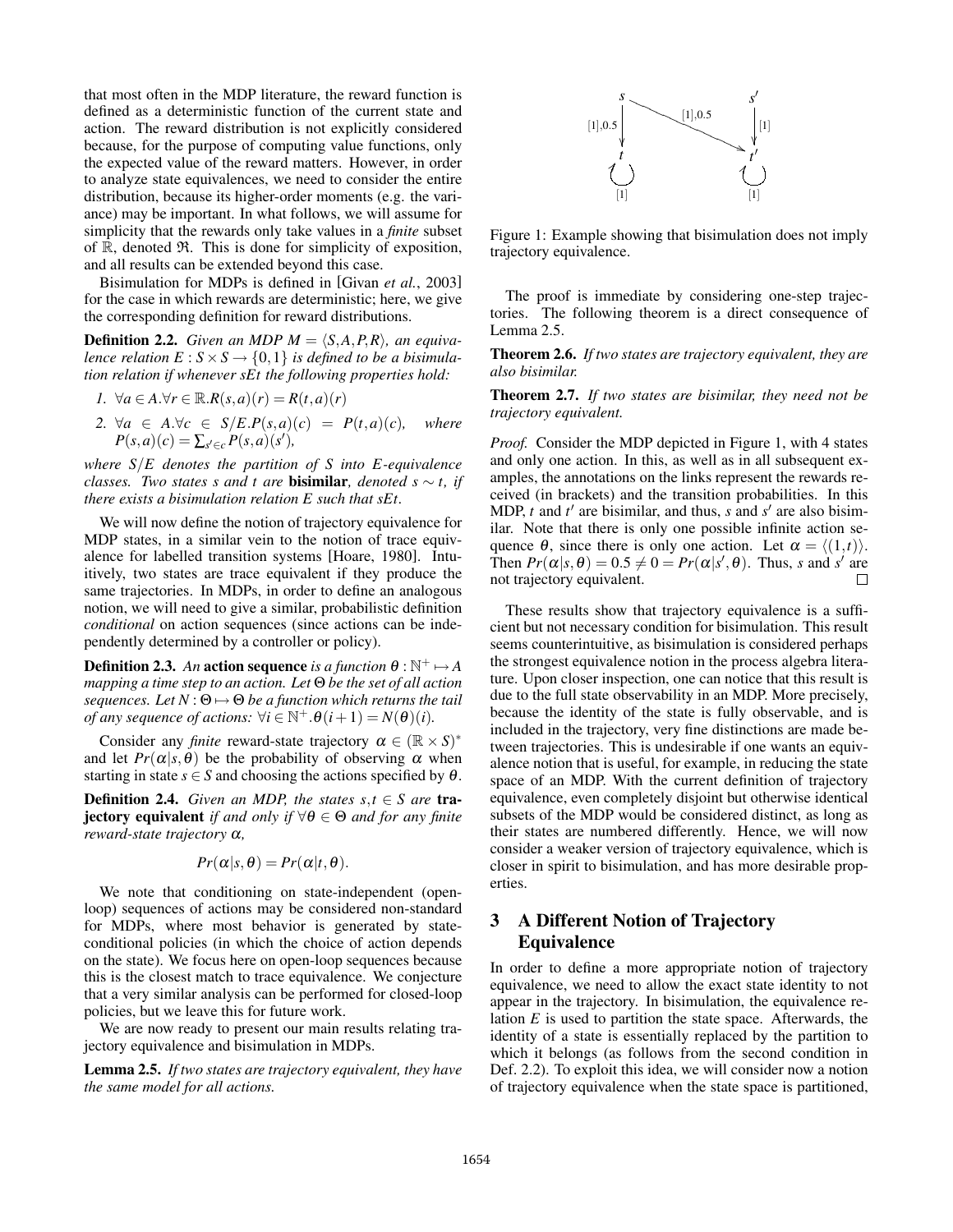and the identity of a state is replaced by the identity of the partition to which it belongs.

Let  $\Psi(S)$  be a partitioning of the state space into disjoint subsets and  $\psi : S \to \Psi(S)$  be the function mapping each state to its corresponding partition in  $\Psi(S)$ . Consider any finite reward-partition trajectory  $\kappa \in (\mathfrak{R} \times \Psi(S))^*$  and let  $Pr(\kappa|s, \theta)$  be the probability of observing  $\kappa$  when starting in state  $s \in S$  and choosing the actions specified by  $\theta$ .

**Definition 3.1.** Given an MDP  $M = \langle S, A, P, R \rangle$  and a decom*position*  $\Psi(S)$ *, two states*  $s, t \in S$  *are*  $\Psi$ -trajectory equivalent *if and only if*  $\psi(s) = \psi(t)$  *and*  $\forall \theta \in \Theta$  *and for any finite reward-partition trajectory κ*,  $Pr(\mathbf{k}|s, \theta) = Pr(\mathbf{k}|t, \theta)$ .

If  $\Psi(S) = S$  and  $\psi$  is the identity function, we have trajectory equivalence as defined in Sec. 2. Note, however, that if Ψ is defined in an arbitrary way, this notion of equivalence may not be useful at all.

Given that bisimulation distinguishes states with different rewards, it is natural to define a clustering  $\Psi_R(S)$  such that  $\psi_R(s) = \psi_R(s')$  if and only if  $\forall a \in A$ . $\forall r. R(s, a)(r) =$  $R(s', a)(r)$ . We will now establish the relationship between Ψ*R*-equivalence and bisimulation.

Theorem 3.2. *Two states that are* Ψ*R-trajectory equivalent need not be bisimilar.*

*Proof.* Consider the MDP in Figure 2, in which there is again only one action. Here,  $\Psi_R(S) = \{c_0, c_1, c_2\}$ , where  $c_0 = \{s, s'\}, c_1 = \{t_1, t_2, t', u_1, u'_1\}$  and  $c_2 = \{u_2, u'_2\}.$  Both *s* and  $s'$  observe  $c_1$  w.p.1 in the first step. For any trajectories of length  $n > 1$ ,  $\langle 0, c_1 \rangle \langle 1, c_1 \rangle^{n-1}$  and  $\langle 0, c_1 \rangle \langle 1, c_1 \rangle \langle 2, c_2 \rangle^{n-2}$ are observed w.p. 0.5 each. Thus, *s* and  $s'$  are  $\Psi_R$ -trajectory equivalent. However, they are not bisimilar since neither  $t_1$  nor  $t_2$  is bisimilar to  $t'$ . nor  $t_2$  is bisimilar to  $t'$ .

**Lemma 3.3.** For all bisimulation-equivalence classes  $c \in$  $S/\sim$  *and for all*  $\Psi_R$ -trajectory equivalence classes  $d \in \Psi_R(S)$ , *either*  $c \subseteq d$  *or*  $c \cap d = \emptyset$ *.* 

*Proof.* Without loss of generality assume  $c \cap d \neq \emptyset$ . If *c* contains only one state *s*, then  $c \subseteq \psi(s)$ . Now suppose that *c* has at least two states. For any two states  $s, s' \in c$ , from Def. 2.2, we have that  $\forall a \in A, r \in \mathfrak{R} \cdot R(s,a)(r) = R(s',a)(r) \Rightarrow \psi_R(s) =$  $\psi_R(s')$ , so  $s, s' \in d$ .

**Lemma 3.4.** *For all*  $d \in \Psi_R(S)$  *there exists a set*  $C \subseteq S/\sim$ such that  $\bigcup_{c \in C} c = d$ .

*Proof.* Immediate from Lemma 3.3 and the fact that  $\bigcup_{c \in S/\sim} c = \bigcup_{d \in \Psi_R(S)} d = S.$ П

**Theorem 3.5.** *If two states are bisimilar, they are also*  $\Psi_R$ *trajectory equivalent.*

*Proof.* Assume  $s_0 \sim t_0$ . Take any  $\theta \in \Theta$  and any finite trajectory κ. The proof is by induction on the length of κ.

**Base case:**  $|\kappa| = 1$ . Say  $\kappa = \langle d \rangle$ . Let  $a = \theta(0)$ . By Lemma 3.4 there exists  $C \subseteq S/\sim$  such that  $\bigcup_{c \in C} c = d$ . Therefore:

$$
Pr(\kappa|s_0, \theta) = \sum_{s' \in d} P(s_0, a)(s') = \sum_{c \in C} \sum_{s' \in c} P(s_0, a)(s')
$$
  
= 
$$
\sum_{c \in C} P(s_0, a)(c) = \sum_{c \in C} P(t_0, a)(c), \text{ because } s_0 \sim t_0
$$
  
= 
$$
Pr(\kappa|t_0, \theta)
$$

**Induction step:** Assume that the claim holds up to  $|\kappa|$  = *n*−1. Let  $\kappa = \langle d_1, \cdots, d_n \rangle$  and  $\kappa' = \langle d_2, \cdots, d_n \rangle$ . As before, let  $a = \theta(0)$ . Again, by Lemma 3.4, there exists *C* such that  $\bigcup_{c \in C} c = d$ . We have:

$$
Pr(\kappa|s_0, \theta) = \sum_{s1 \in d_1} P(s_0, a)(s_1) Pr(\kappa'|s_1, N(\theta))
$$
  
= 
$$
\sum_{c \in C} \sum_{s_1 \in c} P(s_0, a)(s_1) Pr(\kappa'|s_1, N(\theta))
$$

From the induction hypothesis,  $Pr(\kappa' | s_1, N(\theta))$  is the same  $∀s_1 ∈ c$ , so we can denote this by  $Pr(\kappa'|c, N(\theta))$ , Hence, continuing from above, we have:

$$
= \sum_{c \in C} Pr(\kappa'|c, N(\theta)) \sum_{s_1 \in c} P(s_0, a)(s_1)
$$
  
= 
$$
\sum_{c \in C} P(s_0, a)(c) Pr(\kappa'|c, N(\theta))
$$
  
= 
$$
\sum_{c \in C} P(t_0, a)(c) Pr(\kappa'|c, N(\theta)),
$$
 because  $s_0 \sim t_0$   
= 
$$
Pr(\kappa|t_0, \theta)
$$

which concludes the proof.

Theorems 3.2 and 3.5 are closer to what we would normally expect for these notions. The fact that trajectory equivalence is weaker is not surprising, since bisimulation has a "recursive" nature that is lacking in  $\Psi_R$ -trajectory equivalence. We now proceed by iteratively strengthening Ψ*R*trajectory equivalence to bring it closer to bisimulation.

Let  $\Gamma$  be an operator that takes a partitioning  $\Psi(S)$  and returns a more refined decomposition as follows. For any subset  $d \in S$ ,  $d \in \Gamma(\Psi(S))$  if and only if, for any two states  $s, t \in d$ , we have:

1. For any  $a \in A$  and  $r \in \mathfrak{R}$ ,  $R(s, a)(r) = R(t, a)(r)$ ;

2. *s* and *t* and Ψ-trajectory equivalent.

Let  $\Gamma^{(n)}$  denote the *n*-th iterate of  $\Gamma$ . It is clear that Γ(Ψ*R*(*S*)) equivalence is Ψ*R*-trajectory equivalence. Using Theorem 3.5, it is easy to prove that bisimulation implies  $\Gamma^{(n)}(\Psi_R(S))$  equivalence by induction. Similarly, it can be shown that for every *n*,  $\Gamma^{(n)}(\Psi_R(S))$  does not imply bisimulation. The counterexamples are similar in spirit to the one from Theorem 3.2, but they grow linearly in height and exponentially in width with *n*.

**Theorem 3.6.** *The iterates*  $\Gamma^n$  *have a fixed point*,  $\Gamma^*$ *.* 

*Proof.* Define a binary relation  $\supseteq$  on the set of partitionings of *S*, where for any  $D_1(S)$  and  $D_2(S)$ ,  $D_1(S) \sqsupseteq D_2(S)$  if and only if for any  $d_1$  ∈  $D_1(S)$  and  $d_2$  ∈  $D_2(S)$ , either  $d_1 ∩ d_2 = ∅$ 

 $\Box$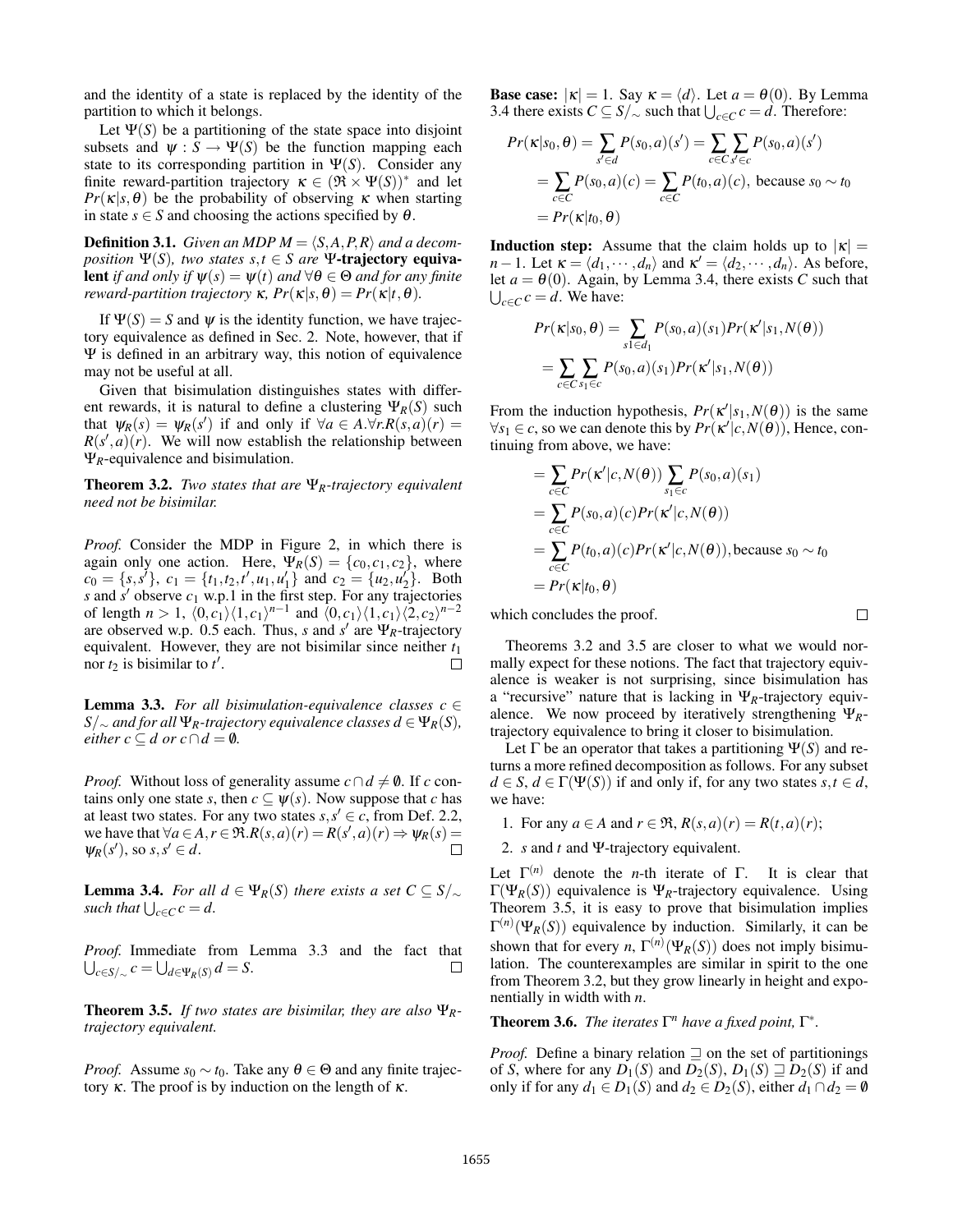

Figure 2: Example showing that Ψ*R*-trajectory equivalence does not imply bisimulation

or  $d_2 \nsubseteq d_1$ . It is easy to see that the set of all possible partitions of *S* along with  $\supseteq$  constitute a complete partial order with bottom, where bottom is simply  $\Psi_R(S)$ . It then follows from Theorem 5.11 in [Winskel, 1993] that  $\Gamma^*$  exists and is well defined.  $\Box$ 

From the results so far, it is easy to see that bisimulation implies  $\Gamma^*$  equivalence. We now show that the reverse is also true.

#### Theorem 3.7. *If two states are* Γ∗*-equivalent, they are also bisimilar.*

*Proof.* Let *E* be the Γ∗-equivalence relation. Given *s* and *t* with *sEt*, we will show  $s \sim t$  by checking the conditions of Def 2.2. The first condition follows from the definition of Γ. The second condition follows from the definition of  $\Gamma$  and the fact that  $\Gamma^*$  is a fixed point.  $\Box$ 

Hence, we have obtained a new fixed-point characterization of bisimulation in terms of this new notion of trajectory equivalence.

## 4 Equivalences in Partially Observable Markov Decision Processes

We now turn our attention to the case of partial observability.

Definition 4.1. *A* Partially Observable Markov Decision **Process (POMDP)** is a 6-tuple  $M = \langle S, A, P, R, \Omega, O \rangle$ , where  $\langle S, A, P, R \rangle$  *define an MDP;*  $\Omega$  *is a finite set of observations; and*  $O: S \times A \mapsto Dist(\Omega)$  *is the observation distribution function, with*  $O(s, a)(\omega) = Pr(o_{t+1} = \omega | s_{t+1} = s, a_t = a)$ .

A belief state *b* is a distribution over *S*, quantifying the uncertainty in the system's internal state. Let *B* be the set of all belief states over *S*. After performing an action  $a \in A$ and witnessing observation  $\omega \in \Omega$  from belief state *b*, the function  $\tau : B \times A \times \Omega \mapsto B$  computes the new belief state  $b' = \tau(b, a, \omega)$  as follows,  $\forall s' \in S$ :

$$
b'(s') = Pr(s'|\omega, a, b) = \frac{O(s', a)(\omega) \sum_{s \in S} P(s, a)(s')b(s)}{Pr(\omega|a, b)}
$$
  
where  $Pr(\omega|b, a) = \sum_{s' \in S} O(s', a)(\omega) \sum_{s \in S} P(s, a)(s')b(s)$ 

Many standard approaches replace the POMDP with a corresponding, continuous-state **belief MDP**  $\langle B, A, T, \rho \rangle$ , where *B* 

is the (continuous) state space; *A* is the action set; the transition probability function  $T : B \times A \mapsto Dist(B)$  is defined as  $T(b, a)(b') = \sum_{\omega \in \Omega} Pr(b'|b, a, \omega) Pr(\omega|a, b)$ , with  $Pr(\omega|a, b)$ defined above, and  $Pr(b'|b, a, \omega) = 1$ <sub>*b*'=τ(*b*,*a*,ω); and the re-</sub> ward function  $\rho : B \times A \mapsto Dist(\mathbb{R})$  is defined as:  $\rho(b,a)(r) =$  $\sum_{s\in S} b(s)R(s,a)(r).$ 

Consider any finite reward-observation trajectory  $\beta \in \mathbb{R} \times$  $Ω$ <sup>\*</sup> and let  $Pr(β|b,θ)$  be the probability of observing  $β$  when starting in belief state *b* and choosing the actions dictated by θ.

Definition 4.2. *Given a POMDP, two belief states b*,*c are* belief trajectory equivalent *if and only if* ∀θ ∈ Θ *and for any finite reward-observation trajectory*  $\beta$ ,  $Pr(\beta | b, \theta)$  =  $Pr(\beta|c,\theta)$ *.* 

Unlike in MDPs, where open-loop sequences of actions are rarely used, in partially observable environments, such sequences have been explored extensively in the work on predictive state representations (PSRs), where trajectories are called *tests*. Litman et al. [2002] show that in a POMDP, the outcomes of all tests can be computed from a set of core tests no larger than the number of states in *S*. Noting that belief states correspond one-to-one to histories (once an initial belief has been fixed), it becomes apparent that one could check trajectory equivalence by looking at the PSR model. Lossless belief compression [Poupart and Boutilier, 2003] is also quite related to our trajectory equivalence notion, though they are not identical: losless compression allows for a change of basis for the belief state space, whereas trajectory equivalence does not explicitly do so. This relationship deserves further study in the future.

Lemma 4.3. *If two belief states are trajectory equivalent, they also have the same immediate transitions and rewards for all actions (i.e., their models are equivalent).*

*Proof.* Assume that  $b, c \in B$  are belief trajectory equivalent. Take any  $a \in A$  and  $r \in \mathbb{R}$ . Take any  $\theta \in \Theta$  with  $\theta(0) = a$ . From Def. 4.2, we have:

$$
\rho(b,a)(r) = \sum_{\omega \in \Omega} Pr(\langle r, \omega \rangle | b, \theta)
$$
  
= 
$$
\sum_{\omega \in \Omega} Pr(\langle r, \omega \rangle | c, \theta) = \rho(c, a)(r)
$$

Similarly,  $\forall \omega \in \Omega$ .  $Pr(\omega|b, a) = Pr(\omega|c, a)$ .

 $\Box$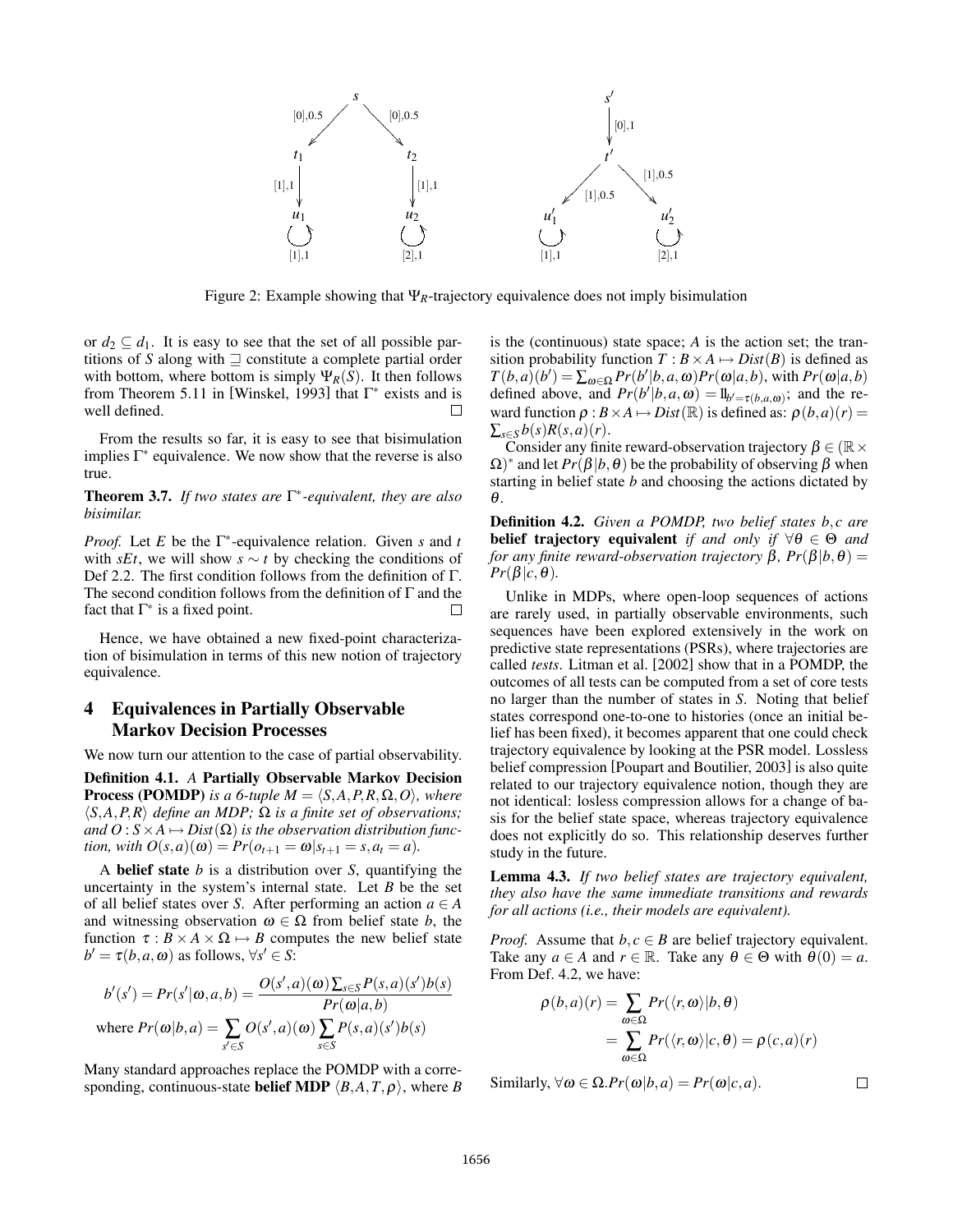

Figure 3: Example showing that weak belief bisimulation does not imply trajectory equivalence.

**Lemma 4.4.** *If b,c*  $\in$  *B* are belief trajectory equivalent, then *for any*  $a \in A$  *and*  $\omega \in \Omega$ ,  $\tau(b, a, \omega)$  *and*  $\tau(c, a, \omega)$  *are belief trajectory equivalent.*

*Proof.* We need to show that for any finite rewardobservation trajectory  $\alpha$ ,  $\theta \in \Theta$ ,  $a \in A$  and  $\omega \in \Omega$  we have that  $Pr(\alpha | \tau(b, a, \omega), \theta) = Pr(\alpha | \tau(c, a, \omega), \theta).$ 

Let  $\theta'$  be a new action sequence s.t.  $\theta'(0) = a$  and  $N(\theta') =$ θ. Taking an arbitrary reward *r*, construct a new rewardobservation trajectory  $\alpha'$  where  $\alpha' = \langle (r, \omega), \alpha \rangle$ . We know  $Pr(\alpha' | b, \theta') = Pr(\alpha' | c, \theta')$  since *b* and *c* are belief trajectory equivalent. We also know that:

$$
Pr(\alpha'|b, \theta') = \rho(b, a)(r)Pr(\omega|b, a)Pr(\alpha|\tau(b, a, \omega), \theta)
$$
 and  

$$
Pr(\alpha'|c, \theta') = \rho(c, a)(r)Pr(\omega|c, a)Pr(\alpha|\tau(c, a, \omega), \theta)
$$

From Lemma 4.3,  $\rho(b,a)(r) = \rho(c,a)(r)$  and  $Pr(\omega|b,a) =$  $Pr(\omega|c, a)$ . So  $Pr(\alpha|\tau(b, a, \omega), \theta) = Pr(\alpha|\tau(c, a, \omega), \theta)$ , and since  $\alpha$ ,  $a$ ,  $\theta$ ,  $\omega$  were all chosen arbitrarily, the proof concludes. П

Previous work on POMDPs defines bisimulation between internal POMDP states. Instead, we focus on bisimulation between belief states. However, there are two possible definitions that one could adopt, which we present below.

**Definition 4.5.** *A relation*  $E \subseteq B \times B$  *is defined to be a* weak **belief bisimulation relation**  $\overline{\text{if}}$  whenever bEc, the following *properties hold:*

- *1.*  $\forall a \in A \forall r \in \mathbb{R}. \rho(b,a)(r) = \rho(c,a)(r)$
- *2.* ∀*a* ∈ *A*.∀ω ∈ Ω.*Pr*(ω|*b*,*a*) = *Pr*(ω|*c*,*a*)
- *3. For any*  $a \in A$  *and*  $d \in B/E$ ,  $Pr(d|b,a) = Pr(d|c,a)$ , *where*

$$
Pr(d|b,a) = \sum_{b' \in d} T(b,a)(b')
$$

*Two belief states b*,*c are* weakly belief bisimilar*, denoted*  $b \approx$ *w c, if there exists a weak belief bisimulation relation E such that bEc.*

**Definition 4.6.** *A relation*  $E \subseteq B \times B$  *is a* strong belief bisimulation relation *if it respects the first two conditions of Def. 4.5, and the following third condition:*

*3.* ∀*a* ∈ *A*.∀ $ω$  ∈ Ω,  $τ(b, a, ω)$  *and*  $τ(c, a, ω)$  *are strongly belief bisimilar.*

*Two belief states b*,*c are* strongly belief bisimilar*, denoted*  $s \approx t$ , if there exists a strong belief bisimulation relation E *such that bEc.*

We emphasize that strong belief bisimulation has a recursive definition.

Since both bisimulation definitions are quite similar in spirit, one would expect them to be equivalent. However, as we will now show, this is not the case.

Lemma 4.7. *If two belief states are strongly bisimilar, they are also weakly bisimilar.*

*Proof.* Let *E* be a strong belief bisimulation. Take any two belief states *b* and *c* such that *bEc*. The first two conditions in Def. 4.5 and Def. 4.6 are identical, so we only need to prove that the third condition in Def. 4.5 holds. Consider an arbitrary  $d \in B/E$  and  $a \in A$ . We have:

$$
Pr(d|b,a) = \sum_{b' \in d} T(b,a)(b') = \sum_{b' \in d} \sum_{\omega \in \Omega} Pr(b'|b,a,\omega)Pr(\omega|b,a)
$$
  
= 
$$
\sum_{\omega \in \Omega} Pr(\omega|b,a) \sum_{b' \in B} Pr(b'|b,a,\omega)
$$
  
= 
$$
\sum_{\omega \in \Omega} Pr(\omega|b,a) \sum_{b' \in B} 1_{b' = \tau(b,a,\omega)}
$$
  
= 
$$
\sum_{\omega \in \Omega} Pr(\omega|c,a) \sum_{b' \in B} 1_{b' = \tau(b,a,\omega)}
$$
  
= 
$$
\sum_{\omega \in \Omega} Pr(\omega|c,a) \sum_{b' \in B} 1_{b' = \tau(c,a,\omega)}
$$
 (from Def. 4.6)  
= 
$$
Pr(d|c,a)
$$

The last step follows because  $\tau(b, a, \omega) E \tau(c, a, \omega)$  implies that  $\forall d \in B/E$ ,  $\tau(b, a, \omega) \in B$  if and only if  $\tau(c, a, \omega) \in B$ .  $\Box$ 

Lemmas 4.3 and 4.4 are sufficient conditions for strong belief bisimilarity. This observation, combined with Lemma 4.7 yields the following corollary.

Corollary 4.8. *Two belief states that are trajectory equivalent are both strongly and weakly bisimilar as well.*

Theorem 4.9. *If two belief states are strongly bisimilar, they are also trajectory equivalent.*

The proof uses the definition of strong belief bisimilarity and induction on the length of the trajectory. It is very similar to previous proofs, and we omit it for succinctness.

Theorem 4.10. *Two belief states that are weakly bisimilar need not be trajectory equivalent.*

<sup>1</sup>We do not use 'weak' and 'strong' here in the same sense as [Milner, 1980].